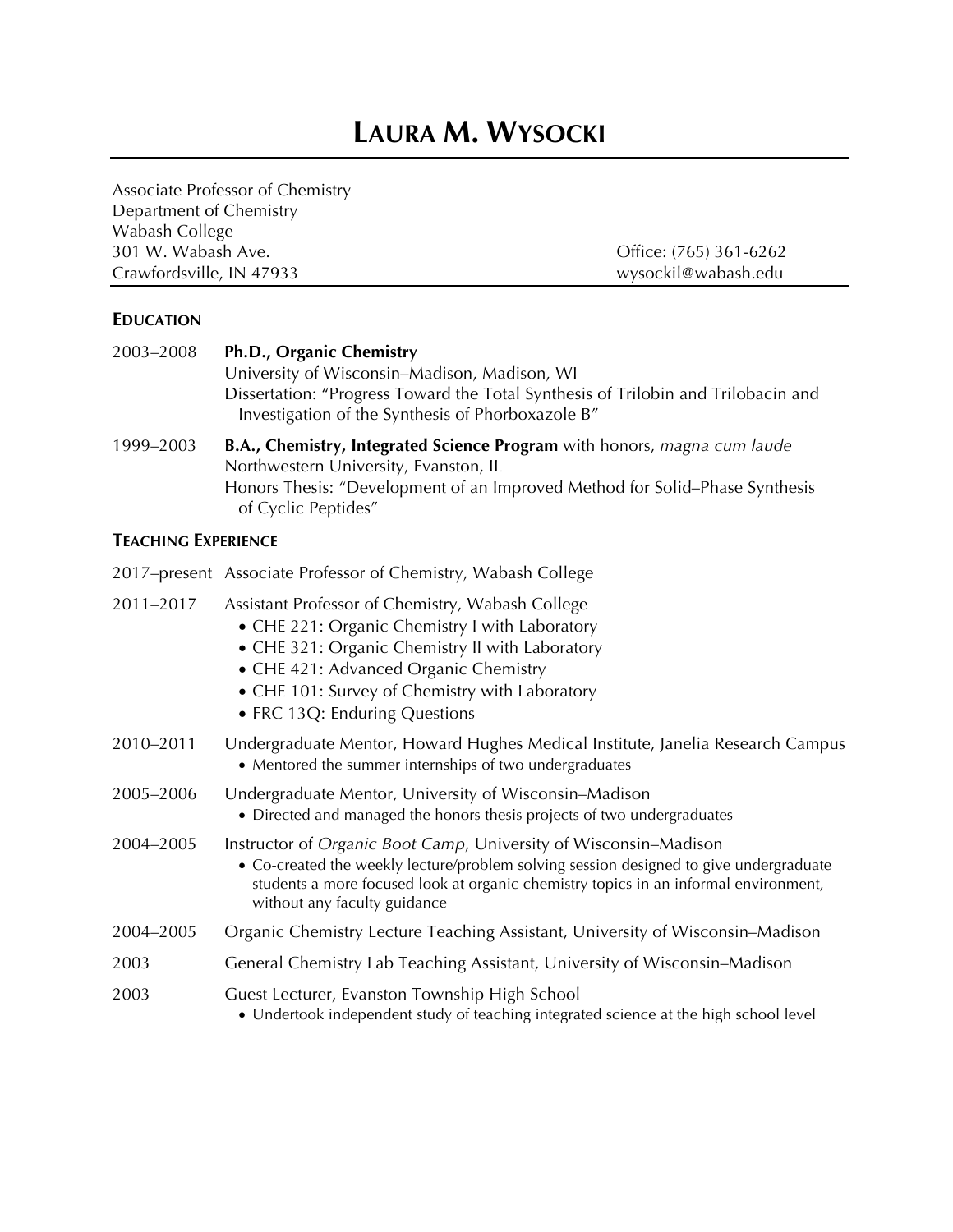## **RESEARCH EXPERIENCE**

#### 2011–present **Undergraduate Research Advisor**

Wabash College, Crawfordsville, IN

Mentor to 25 independent study or summer internship students

- Pursuing the synthesis of a fluorogenic sensors for palladium and fluoride
- Developing stable fluorogenic substrates to study CYP450 and phosphatase activity
- Investigating the open–closed equilibrium of rhodamine B derivatives

### 2008–2011 **Postdoctoral Associate**

Howard Hughes Medical Institute, Janelia Research Campus, Ashburn, VA Advisor: Dr. Luke D. Lavis

- Developed a modular synthesis of caged xanthene dyes via reduced intermediates
- Promoted the growth of the Lavis lab as the first group member
- Performed microwave reactions and reverse-phase chromatography purification

### 2003–2008 **Graduate Research Fellow**

University of Wisconsin–Madison, Madison, WI Advisor: Dr. Steven D. Burke

- Optimized Pd(0)-mediated/chiral ligand-controlled bis(cycloetherification) to form the core of trilobin and trilobacin in 2 steps, 84% yield, and 20:1 selectivity
- Explored challenging differentiation of similar functional groups on small molecules
- Co-designed, developed, and completed a concise, convergent, scalable synthesis of the C20–C46 subunit of the phorboxazoles utilizing a unique bicyclic silyl orthoester
- Maintained, taught group members, and used chiral analytical and semi-prep HPLC
- Performed air-sensitive experiments and used high field NMR spectrometers

# 2003 **Summer Research Internship**

Lucent Technologies, Bell Labs, Murray Hill, NJ Advisor: Dr. Joanna Aizenberg

- Investigated the effect of the concentration of magnesium ions on the formation of calcite crystals on various self-assembled monolayers
- Operated and prepared samples for scanning electron microscope

2002–2003 **Undergraduate Researcher**

Northwestern University, Evanston, IL

Advisor: Dr. Richard B. Silverman

- Investigated the development of a "traceless linker" from silicon to aryl carbon
- Performed solid phase organic chemistry reactions

#### **ACTIVITIES AND AFFILIATIONS**

- 2012–2018 Howard Hughes Medical Institute Visiting Scientist
- 2014–present Wabash Democracy and Public Discourse Advisory Board
- 2003–present American Chemical Society
- 2013–present Professional and Organizational Development Network in Higher Education
- 2014–present Council of Undergraduate Research
- 2014–present Reviewer for *Sensors*, *Molecules*, and AAC&U Transforming STEM Conference
- 2008–2011 Janelia Academic Research Society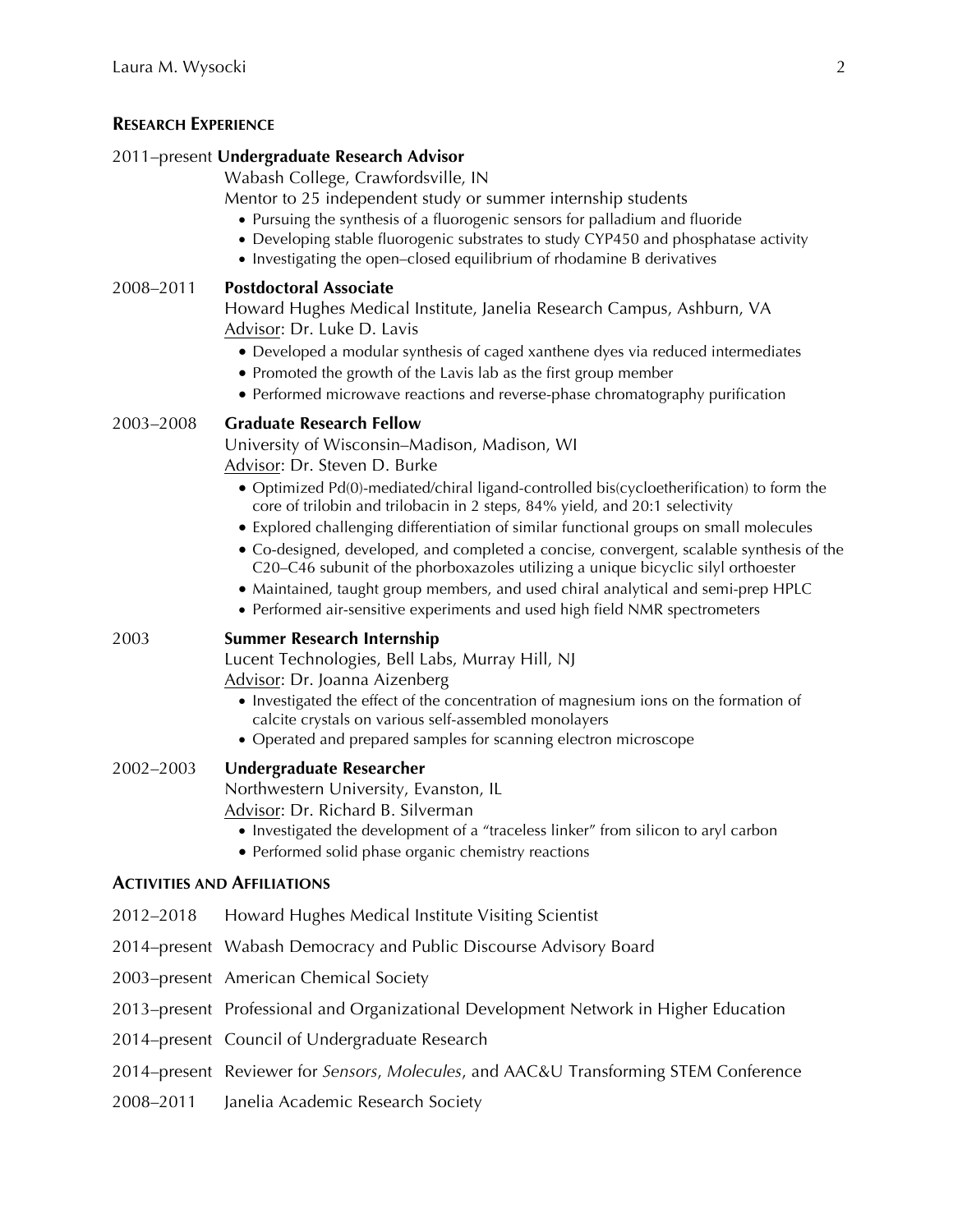## **FELLOWSHIPS AND GRANTS**

- 2015–present NSF-IUSE Award #1503919, *Encouraging Science Communication in the Wabash College Chemistry Department*, \$208,954. Period: 2015–2018. *National Science Foundation*
- 2015–2018 Cottrell College Science Award, *From Dark to Light: Versatile Synthesis of Fluorogenic Small Molecule Sensors and Enzyme Substrates*, \$40,000. *Research Corporation for Science Advancement*
- 2014–2016 Henry and Nellie Pence Trust Grant, \$20,000
- 2011–2016 Lilly Undergraduate Research Grant, \$5,000 each year
- 2003–2008 Chemistry–Biology Interface NIH Training Grant *University of Wisconsin–Madison* 2003–2007 Graduate Research Program for Women Fellowship
- *Lucent Technologies Foundation* 2003 McElvain Fellowship *University of Wisconsin–Madison* 2002 Undergraduate Summer Research Grant *Northwestern University*

### **AWARDS AND HONORS**

| 2017      | McLain-McTurnan-Arnold Research Scholar     |
|-----------|---------------------------------------------|
|           | Wabash College                              |
| 2011      | Byron K. Trippet Assistant Professorship    |
|           | Wabash College                              |
| 2005      | <b>Outstanding Teaching Assistant Award</b> |
|           | University of Wisconsin-Madison             |
| 2002      | Phi Beta Kappa Honor Society                |
|           | Northwestern University                     |
| 2002      | Gamma Sigma Alpha Honor Society             |
|           | Northwestern University                     |
| 2001-2003 | Rho Lambda Honor Society                    |
|           | Northwestern University                     |
| 2001-2003 | Order of Omega Honor Society                |
|           | Northwestern University                     |
| 1999-2003 | National Society of Collegiate Scholars     |
|           | Northwestern University                     |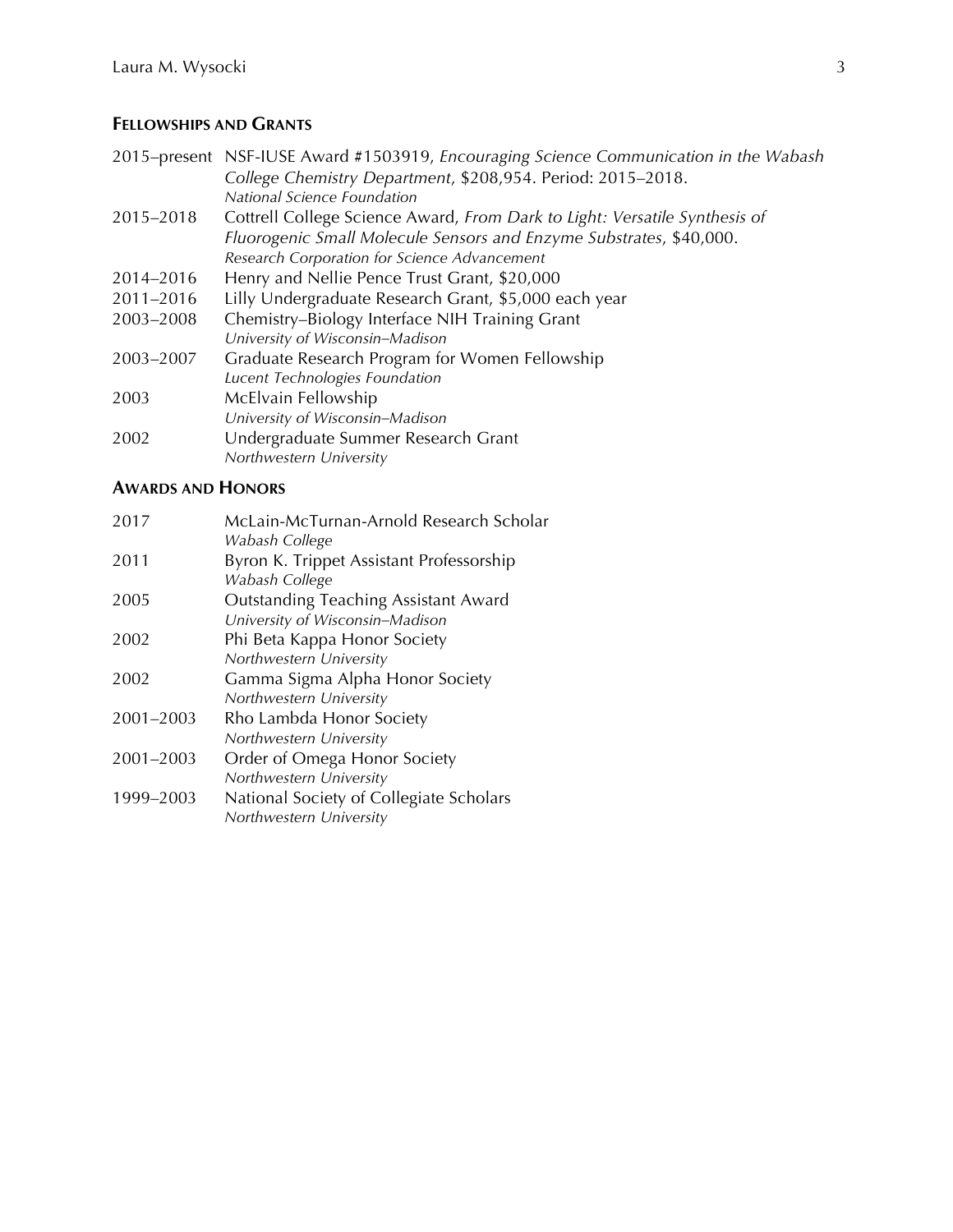#### **PUBLICATIONS (\*denotes undergraduate coauthors)**

- 1. Gruber, T. D.; Krishnamurthy, C.; Grimm, J. B.; Tadross, M. R.; Wysocki, L. M.; Gartner, Z. J.; Lavis, L. D. Cell-Specific Chemical Delivery Using a Selective Nitroreductase-Nitroaryl Pair. *ACS Chem. Biol.* **2018**, *13* (10), 2888–2896.
- 2. Drury, S. A. M.; Bost, A. G.; Wysocki, L. M.; Ingram, A. L. Encouraging Science Communication through Deliberative Pedagogy: A Study of a Gene Editing Deliberation in a Nonmajors Biology Course. *J. Microbiol. Biol. Educ.* **2018**, *19* (1), accessed online April 2, 2018.
- 3. Drury, S. A. M.; Stucker, K.\*; Douglas, A.\*; Rush, R. A.; Novak, W. R. P.; Wysocki, L. M. Using a Deliberation of Energy Policy as an Educational Tool in a Nonmajors Chemistry Course. *J. Chem. Educ.* **2016**, *93* (11), 1879–1885.
- 4. Kitley, W. R.\*; Santa Maria, P. J.\*; Cloyd, R. A.\*; Wysocki, L. M. Synthesis of High Contrast Fluorescein-Diethers for Rapid Bench-Top Sensing of Palladium. *Chem. Commun.* **2015**, *51*, 8520–8523.
- 5. Tian, L.; Yang, Y.; Wysocki, L. M.; Arnold, A. C.; Hu, A.; Ravichandran, B.; Sternson, S. M.; Looger, L. L.; Lavis, L. D. Selective Esterase–Ester Pair for Targeting Small Molecules with Cellular Specificity. *Proc. Natl. Acad. Sci.* **2012**, *109*, 4756–4761.
- 6. Wysocki, L. M.; Lavis, L. D. Advances in the Chemistry of Small Molecule Fluorescent Probes. *Curr. Opin. Chem. Biol.* **2011**, *15*, 752–759.
- 7. Wysocki, L. M.; Grimm, J. B.; Tkachuk, A. N.; Brown, T. A.; Betzig, E.; Lavis, L. D. Facile and General Synthesis of Photoactivatable Xanthene Dyes. *Angew. Chem., Int. Ed.* **2011**, *50*, 11206–11209.
- 8. Wysocki, L. M.; Dodge, M. W.; Voight, E. A.; Burke, S. D. A Stereochemically General Approach to Adjacent Bis(tetrahydrofuran) Cores of Annonaceous Acetogenins. *Org. Lett.* **2006**, *8*, 5637–5640.
- 9. Han, Y.-J.; Wysocki, L. M.; Thanawala, M. S.; Siegrist, T.; Aizenberg, J. Template-Dependent Morphogenesis of Oriented Calcite Crystals in the Presence of Magnesium Ions. *Angew. Chem., Int. Ed.* **2005**, *44*, 2386–2390.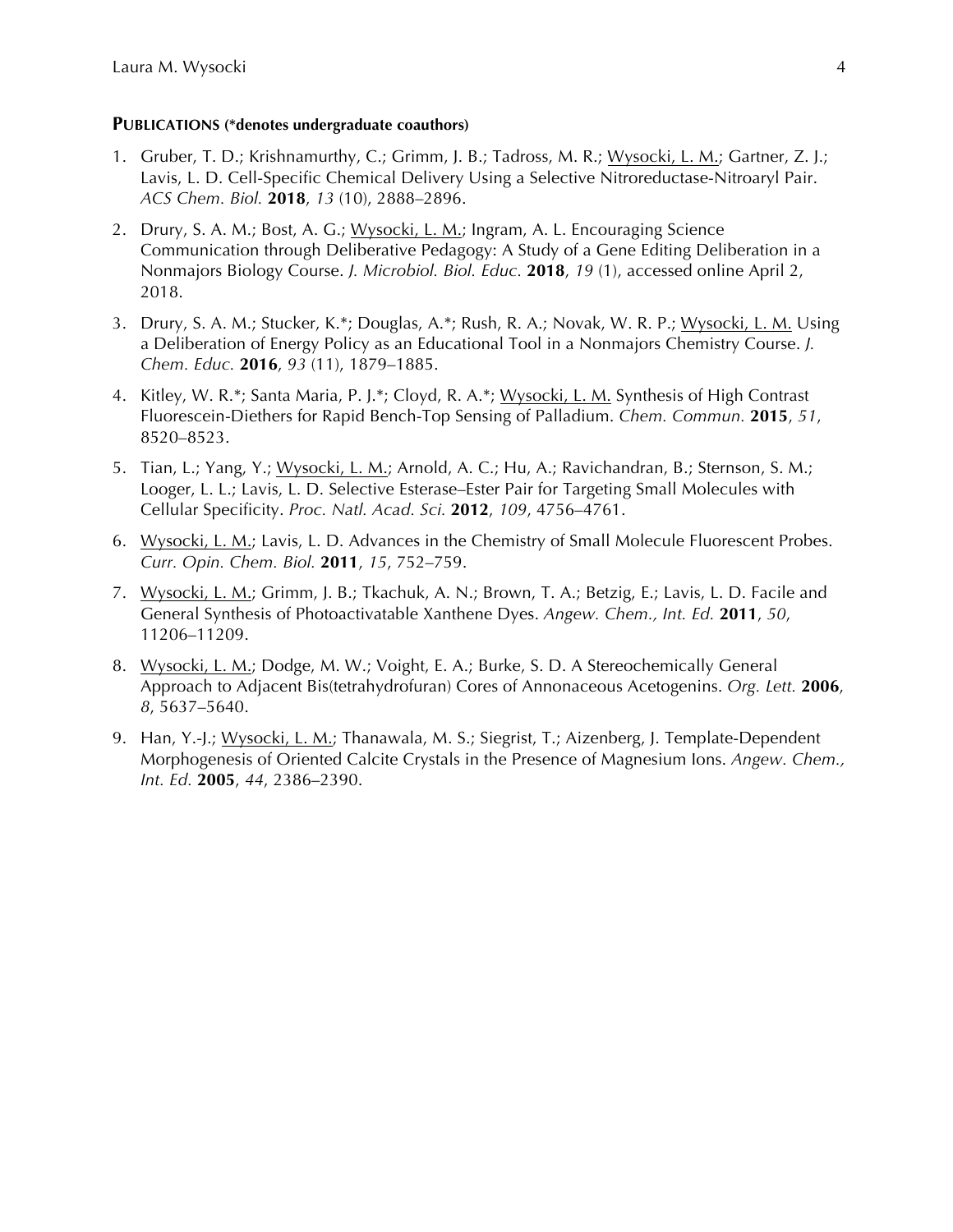#### **PRESENTATIONS**

- 1. Wysocki, L. M. Learning from Darkness: Tailoring Fluorescent Dyes. Presentation at Janelia Probefest 2018, Ashburn, VA, October 2018.
- 2. Wysocki, L. M.; Drury, S. A. M. Encouraging Bridges: Connecting Scientists and the Public in the Classroom, Laboratory, and Beyond. Presentation at the American Chemical Society 255<sup>th</sup> National Meeting & Exposition, New Orleans, LA, March 2018.
- 3. Drury, S. A. M.; Wysocki, L. M. Communication Studies as a Civic Partner with STEM Fields: How to Create Connections, Find Opportunities, Improve Communication Pedagogy, and Build Civic Engagement. Seminar at the National Communication Association Conference, Philadelphia, PA, November, 2016.
- 4. The Power of Darkness: Contrast in Fluorogenic Dyes. Presentation at the American Chemical Society  $252<sup>nd</sup>$  National Meeting & Exposition, Philadelphia, PA, August 2016 (invited).
- 5. Drury, S. A. M.; Wysocki, L. M. Speaking Science: A residential Research, Communication, and Engaged Learning Program. Wabash College 37<sup>th</sup> Ides of August, Wabash College, Crawfordsville, IN, August 2016.
- 6. Drury, S. A. M.; Wysocki, L. M.; Ingram A. L. Deliberation on Campus and in the Community: Undergraduate Research, Interdisciplinary Learning, and Civic Engagement. Panel Presentation at the Council of Undergraduate Research Biennial Conference, Tampa, FL, June, 2016.
- 7. Wysocki, L. M.; Drury, S. A. M. Translating Technical Information: Scientists and the Public. Poster Presentation at the NSF/AAAS Envisioning the Future of Undergraduate STEM Education: Research and Practice Symposium, Washington, DC, April 2016.
- 8. Learning From Darkness: Tailoring Fluorescent Dyes. Butler University, Indianapolis, IN, March 2016 (invited).
- 9. Wysocki, L. M.; Drury, S. A. M.; Novak, W. R. P.; Rush, R. A.; Stucker, K.\*; Douglas, A.\* Deliberations in Chemistry: Innovating Undergraduate STEM Education. Presentation at the AAC&U Crossing Boundaries: Transforming STEM Education Conference, Seattle, WA, November 2015.
- 10. Wysocki, L. M.; Drury, S. A. M.; Rush, R. A. Deliberations in Chemistry 101: Approaches to Energy Policy. Wabash College  $36<sup>th</sup>$  Ides of August, Wabash College, Crawfordsville, IN, August 2015.
- 11. Finding Light in the Darkness: Undergraduate Synthesis of Fluorogenic Sensors. Presentation at the Joint 41<sup>st</sup> Great Lakes and 46<sup>th</sup> Central Regional Meeting of the American Chemical Society, Grand Rapids, MI, May 2015 (invited).
- 12. Cmehil, E. D.\*; Norley, J.\*; Wysocki, L. M. Optimizing Chemical Structure to Find Effective Fluorescein Diether Cytochrome P450 Substrates. Poster Presentation at the Joint  $41<sup>st</sup>$  Great Lakes and  $46<sup>th</sup>$  Central Regional Meeting of the American Chemical Society, Grand Rapids, MI, May 2015.
- 13. Milto, A. J.\*; Norley, J. R\*.; Cloyd, R. A.\*; Wysocki, L. M. Improving the Efficiency of Fluorescein Diether Cytochrome P450 Substrates. Poster Presentation at the American Chemical Society 249<sup>th</sup> National Meeting & Exposition, Denver, CO, March 2015.
- 14. Santana, J. S.\*; Miller J. C.\*; Wysocki, L. M. Designing an Efficient and Practical Polarity Assay for Xanthene Dyes. Poster Presentation at the American Chemical Society 249<sup>th</sup> National Meeting & Exposition, Denver, CO, March 2015.
- 15. Learning from Darkness: Tailoring Fluorescent Dyes. Wabash College, Crawfordsville IN, February 2015.
- 16. Under What Conditions Does a Dye Become Fluorescent? Wabash College 35<sup>th</sup> Ides of August, Wabash College, Crawfordsville, IN, August 2014.